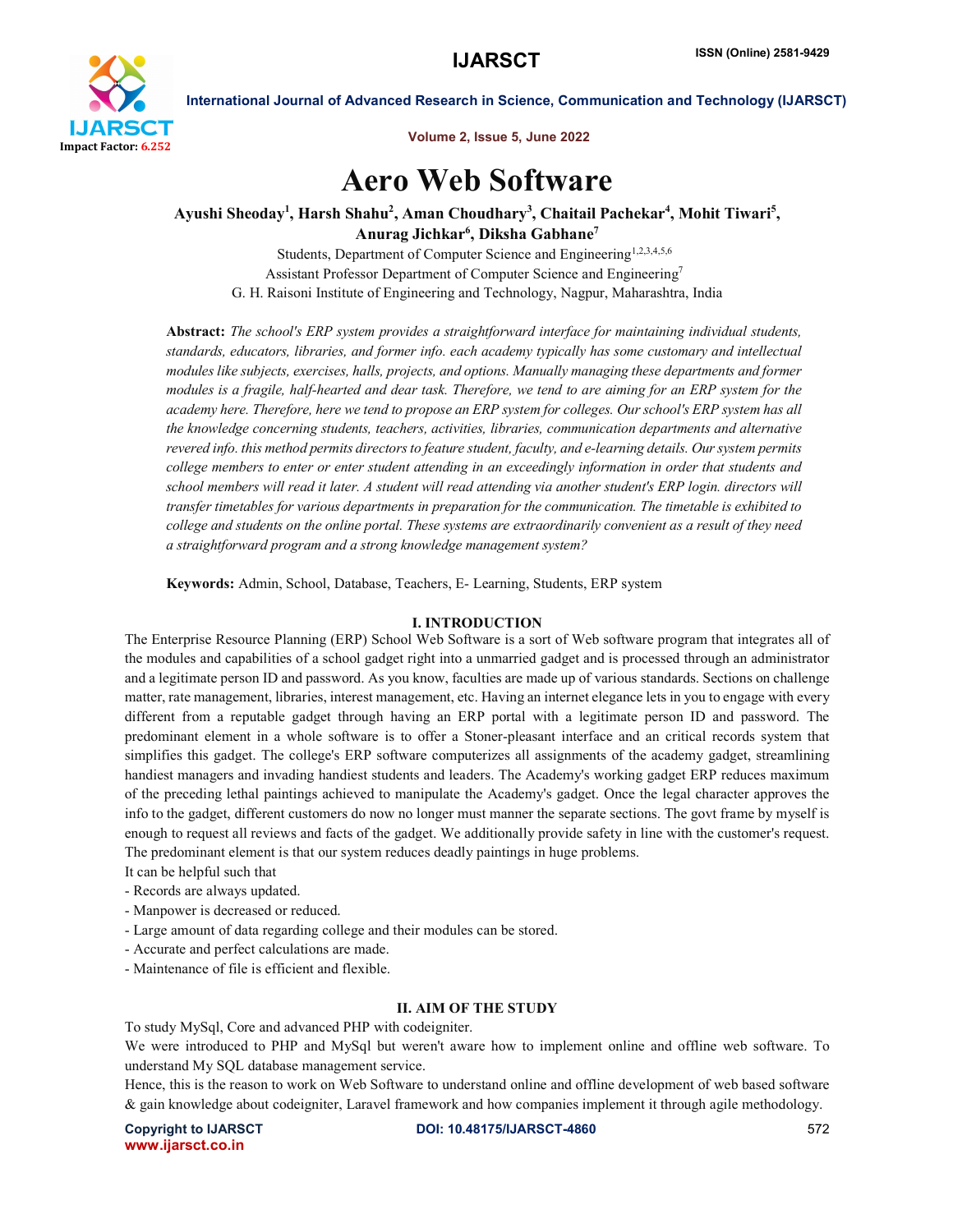

### Volume 2, Issue 5, June 2022

Investigate the influence of non-uniform cup support and varying the orientation of the component in the cavity on deformation. Examine the influence of errors during reaming of the acetabulum which introduce ovality to the cavity. Determine the relationship between changes in the geometry of the component and deformation for different cup designs. Develop three dimensional pelvis models with non-uniform bone material properties from a range of patients with varying bone quality. Use the key parameters that influence deformation, as identified in the foam models to determine the range of deformations that may occur clinically using the anatomic models and if these deformations are clinically significant. Data sets will be extracted from the known historical record of tectonic-plate movement Data sets will be extracted from astronomical tables detailing the various alignments of the major planets covering the same period as data from the geological record. The data from both sets will be synthesized to establish if correlation points exist between major geological events and planetary alignments.

## III. LITERATURE SURVEY

ERP is stands for Enterprise Resource Planning. The enterprise resource planning (ERP) is business management software or the system which is typically used to the manage core departmental data of respective business. The enterprise resource planning (ERP) system track business resources:— raw materials, production capacity, cash and the status of business commitments like: purchase orders, payroll and orders .The application that make up the system share the data across the various departments (manufacturing purchasing, accounting, sales etc.) That is provides the core data. The ERP facilitates information flow between the business function and manages connections to outside the stakeholders.

The ERP System is an online web based system which implements an user friendly and attractive interface System. The aim for the deployment and implementation of this system is to replace the manual system of schools with an automated web based system. This School ERP system also the manages data accurately and efficiently which is stored over a long period of the time. The ERP System provides single access point to all teacher is system of schools. In the previous systems of all the departments are worked independently and separately. If anyone want to the access that data collectively then it's not possible with such the systems.

The existing system is also dependent on students, if the students are absent. Then performance of student will be affected. Due to the huge volume of the data, a lot of the problems are involved in maintaining, updating and retrieving selected information. Since previous system is totally maintained manually, some of the difficulties involved in the existing system are as follows:-

- 1. It is redundancy of the data.
- 2. It's difficulty in updating the data.
- 3. It is non-centralized data.
- 4. The delay in retrieving information.
- 5. The problem for keeping the data.
- 6. It is not proper retrieval of information.

## IV. METHODOLOGY

Aero Web Software manage organizations day-to-day business activities, such as accounting, finance, procurement, project management, supply chain, and manufacturing. It works via a central database. Users look at dashboards to view real-time data across different business units such as sales, supply chain management and personnel. ERP systems work by using a defined, standard data structure.

ERP short for enterprise resource planning is an integrated system of software applications that allows an organization to manage its business processes using a centralized relational database. It allows institute to see a snapshot of how efficiently its key functions, hence the inventory levels or sales, personnel are working together. By doing so, it can better plan how to use its centralized resources across the enterprise -- hence, ERP.

ERP systems typically has dashboards connected to a central database that let users(students) look at real-time data across different business units. Depending on the sophistication of the ERP vendor, individual modules may have numerous submodules that can be added to reflect how your business operates.

It helps us because multiple applications are integrated in an ERP system, the team take orders over the phone can see how many widgets are left in inventory at any given minute -- even accounting for online orders that bypass customer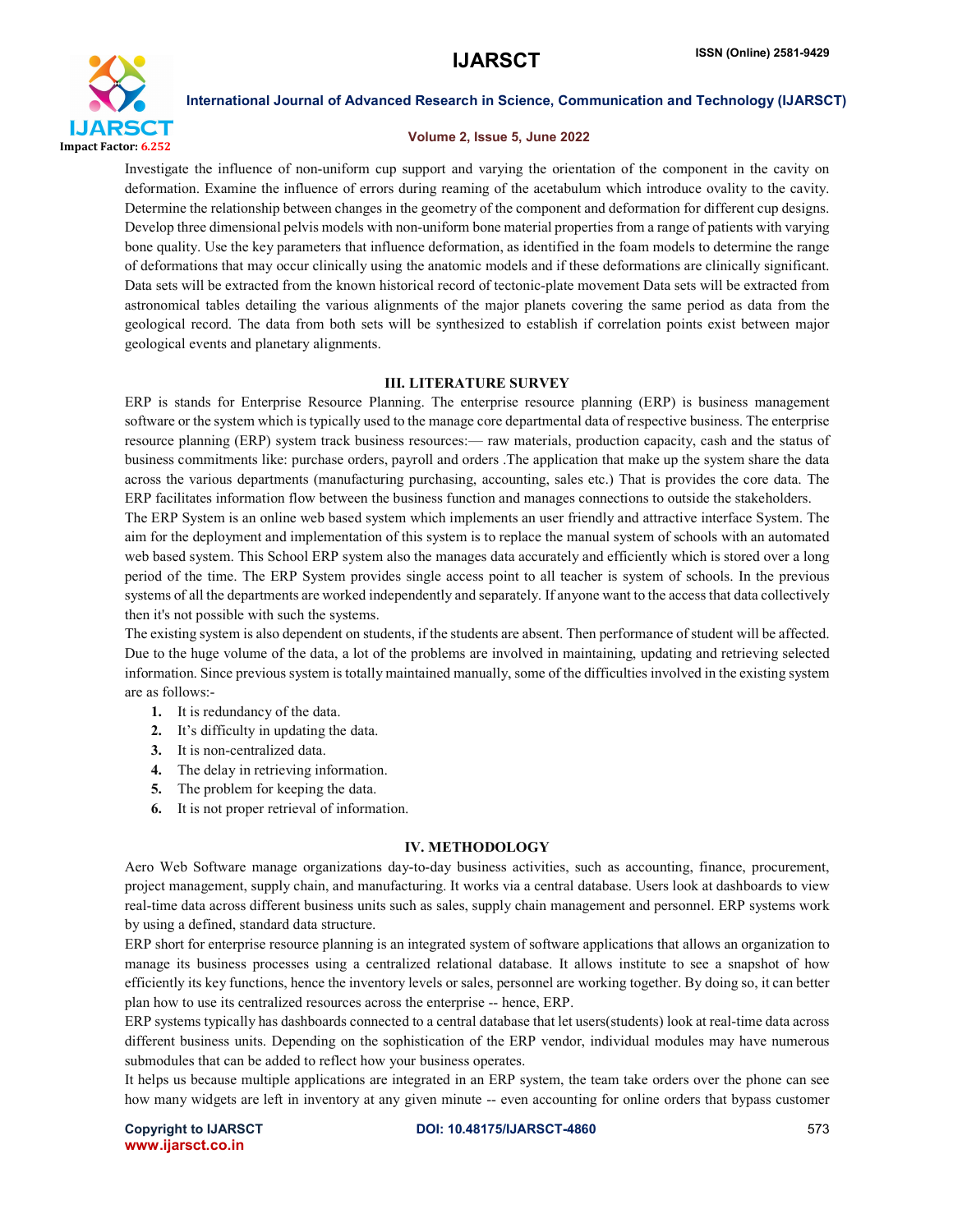

#### Volume 2, Issue 5, June 2022

service reps. Development team is looking at the same data and knows whether or not to ramp up assembly on the line. The trusted suppliers are automatically notified when parts are low. And shipping can account for each item being shipped and when it arrives at its destination.

ERP software integrates modules that once were disparate purchased applications, which reduces capital and operating expenses. The greatest benefit of an ERP system is real-time visibility of your daily operations, providing up-to-thesecond information on available resources and the progress of orders and initiatives. That visibility improves operational efficiency and profitability. And that visibility can be extended so that suppliers, partners, carriers and other trusted parties can share data.

Functions that previously had to be performed manually can be done in one fell swoop in an ERP system

An ERP system is built upon data, so data migration from existing databases is crucial. Migrated data must be purged of irrelevant, erroneous and duplicate matter.

There are many challenges in higher education sector such as integration among different departments, unites, and systems, which may lead to a deficiency in interdepartmental cooperation and effective communications. Difficulties to access to real-time information is another major challenge in higher education sector that may interrupt many critical decision-making processes. Agility in response time is crucial to higher education sector due to the timeframe for some operations such as class scheduling, registrations, teaching, and examinations. However, ERP system is able to resolve many difficulties in higher education sector by hooking up all departments, unites, and subsystems into a single database that operate with one entirely integrated system.

Implementing ERP system in higher education sector is deemed as a great challenge; this is mainly because ERP system initially designed for manufacturing sector and later it has modified to serve other sectors such as the education, which has increased the risk of failure through expanding the work scope, increasing cost of implementation, and shelving the implementation schedules. Other challenges also noted like merging the legacy database with the new system, users training on the new system, and change resistance, which cause massive cost and pain.

The adaption of e-learning management system and the high involvement of both academic and administrative staff with the new implemented systems indicates the commencement of the integrated systems in the education sector in Oman. Sohar University as a particular case of the higher education institutes in Oman had successfully implemented and adopted ERP system to streamline the daily operational processes, and integrate faculties, departments, and unites together in order to accelerate the access to any information by any user at any given time. The implementation of ERP system was mainly to normalize the registration processes, restructure the operation schedule, provides several services to staff and students, and respond effectively to the outside environment.

ERP system provides functionalities to streamline the school business process and to provide integration between academic departments and administrative units within the School campus. Its powerful functionalities provide several services to the staff and students such as attendance and grades recording, online modules registration and e-payment, courses scheduling and examination, generating several academic and non-academic reports, tracking the °ow of online applications, etc.

The implementation of ERP system modules with several functionalities was to improve the performance of academic activities across the University colleges. Therefore, to get the right system functionalities, the requirements should be very clear to the ERP system vendor to provide the right functionalities that  $\bar{t}$  with the given requirements. However, the ERP system usually includes many functionalities but not all of them are properly used due to insufficient training or lack of awareness to the end-users.

An enterprise resource planning system can be obtained either through on-premise installation, a cloud-based solution or a combination. Some vendors offer both installation methods, or even a hybrid deployment, but many vendors are beginning to move their solutions to a cloud-based system only. This is a response to buyer trends – there's an everincreasing demand for cloud ERP, or SaaS ERP. In addition, software is moving to the cloud in general.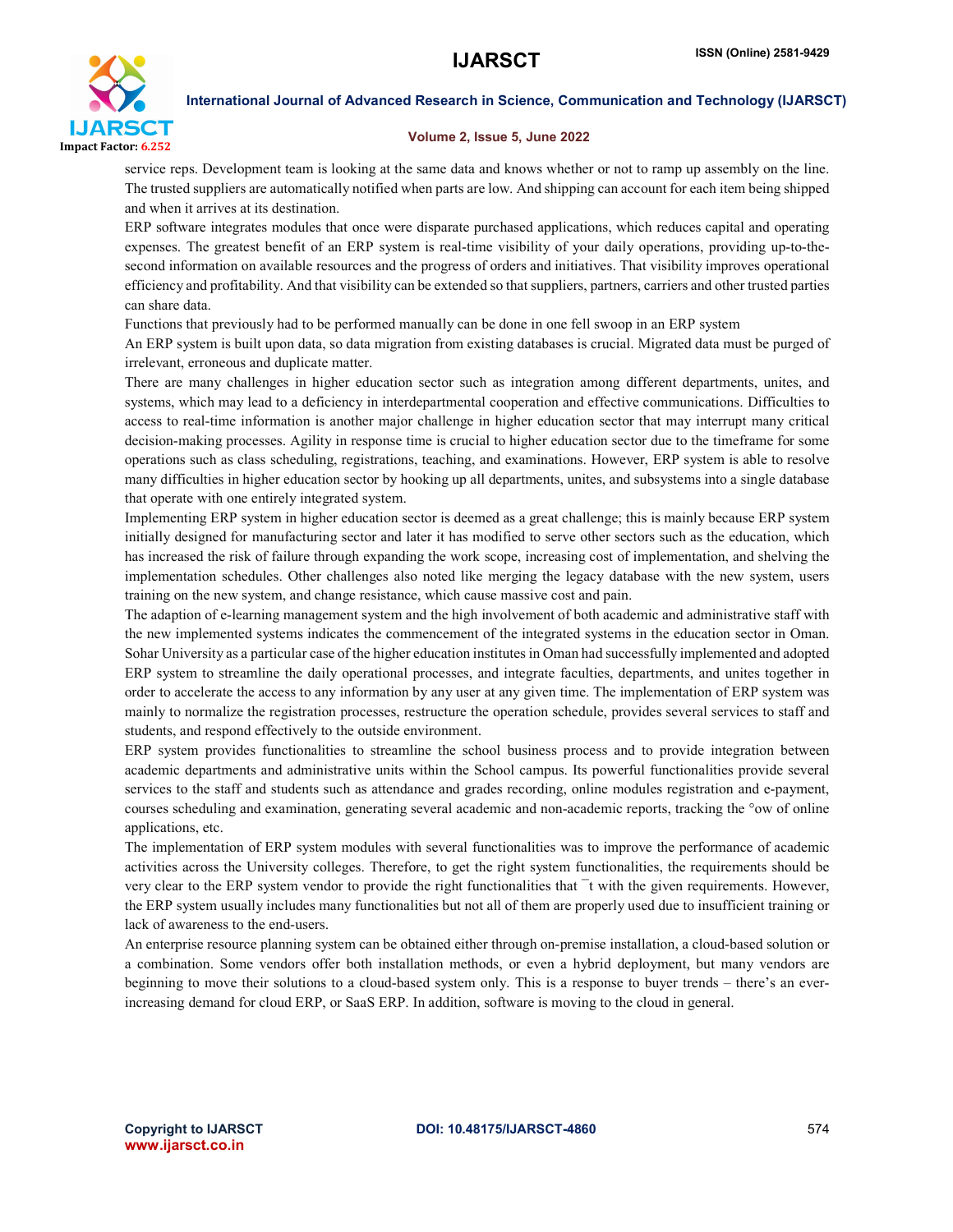

### Volume 2, Issue 5, June 2022

International Journal of Advanced Research in Science, Communication and Technology (IJARSCT)

4.1 Block Diagram



## Figure 1: Block Diagram

The project describes an ERP Software with multiple modules and their sub structural modules, determining the use and customer requirement. It has a full fledge system with multiple security services.

# 4.2 Flowchart





# V. MODULES

Front Office: This module offers the facts approximately,

- Admission Inquiry: This consists of the facts approximately the wide variety of inquiry achieved through the pupil and wide variety of seats found in every standard. Student admission inquiry is the preliminary system of a complete platform that every faculty or university follows.
- Visitor Book: This consists of the wide variety of tourist visited the faculty. It seizes info who's coming in and going out at your workplace facility.
- Phone Call Log: It consists of info file of name foundation or destination, length, date, and time.
- Postal Dispatch: This consists of all the mails to be dispatch(vacations facts, faculty reopening detail, etc.) through the faculty authority.
- Postal Receive: This incorporate all the mail obtained through the parents, teachers, head authority, etc.
- Complain: It has the info of expressed dissatisfaction or annoyance that came about in faculty.

Student Information: This module offers facts approximately,

- Student Details: This offers private information of the pupil.
- Student Admission: This suggests the wide variety of offline admission. •
- Online Admission: This suggests the variety of on-line admission. •
- Disabled Student: It presents the element approximately the disabled pupil and their disability.

www.ijarsct.co.in

Copyright to IJARSCT DOI: 10.48175/IJARSCT-4860 575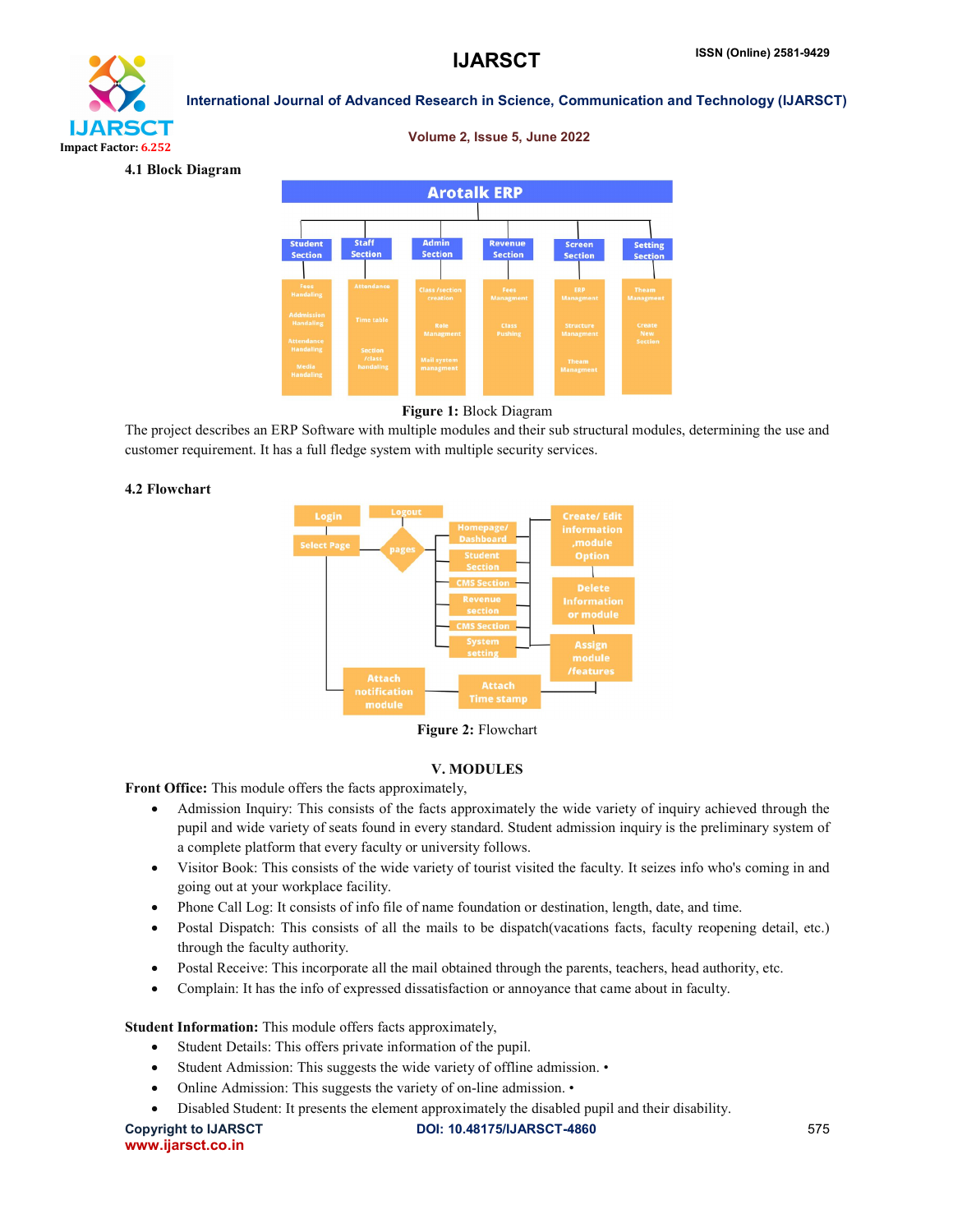

# Volume 2, Issue 5, June 2022

- Student Categories: It divide pupil in categories (class wise , male/female, standard, section, etc ).
- Student House: It comprise pupil residential address.
- Feedback: By this pupil offers their remarks to the management.
- Remarks: Shows their marks given via way of means of the lecturers to a pupil in step with their performance

Fee Collection: This module offers especially with,

- Collect Fees: It carries the exact view of expenses paid via way of means of the pupil.
- Search Fee Payment: It incorporate the quest bar for locating the rate fee.
- Fee Type: It includes the element approximately the charges fee pattern.
- Fee Discount: It gives the element approximately the bargain supply to students.
- Fees Remainder: It forwards the rate the rest mail to the desired scholar whose fee is pending.

Online Examination: This module offers particularly with,

- Online Exam: It handles the information about the exam date, time, etc.
- Question Bank: It has the key query which are important for exam.

Attendance: This module offers particularly with,

- Student Attendance: It carries the detail of pupil found in class.
- Attendance By Date: It display attendance as in step with the desired date

Lesson Plan: This module offers with,

- Manage Lesson plan: It manages the specified view approximately path taught through the teacher.
- Manage Syllabus Status: It manages syllabus reputation of issue and lesson.

Zoom Live Classes: This modules offers information about,

- Live training: It includes the element view of training agenda each day.
- Live Classes Report: It includes the element of training engaged via way of means of the respective trainer at certain time slot.
- Setting: It facilitates to alternate the placing , or machine default placing as in line with need.

# VI. PRE- REQUISITES

# 6.1 PHP



PHP is a general-purpose scripting language.

The originally stood for PHP (Personal Home Page) .PHP code is usually processed on a web server by PHP interpreter.

# 6.2 Advance PHP



It is designed for experienced developers and those who have completed PHP Essentials course. In particular, it covers all the latest Object-Oriented-Programming(OOP) and functional programming features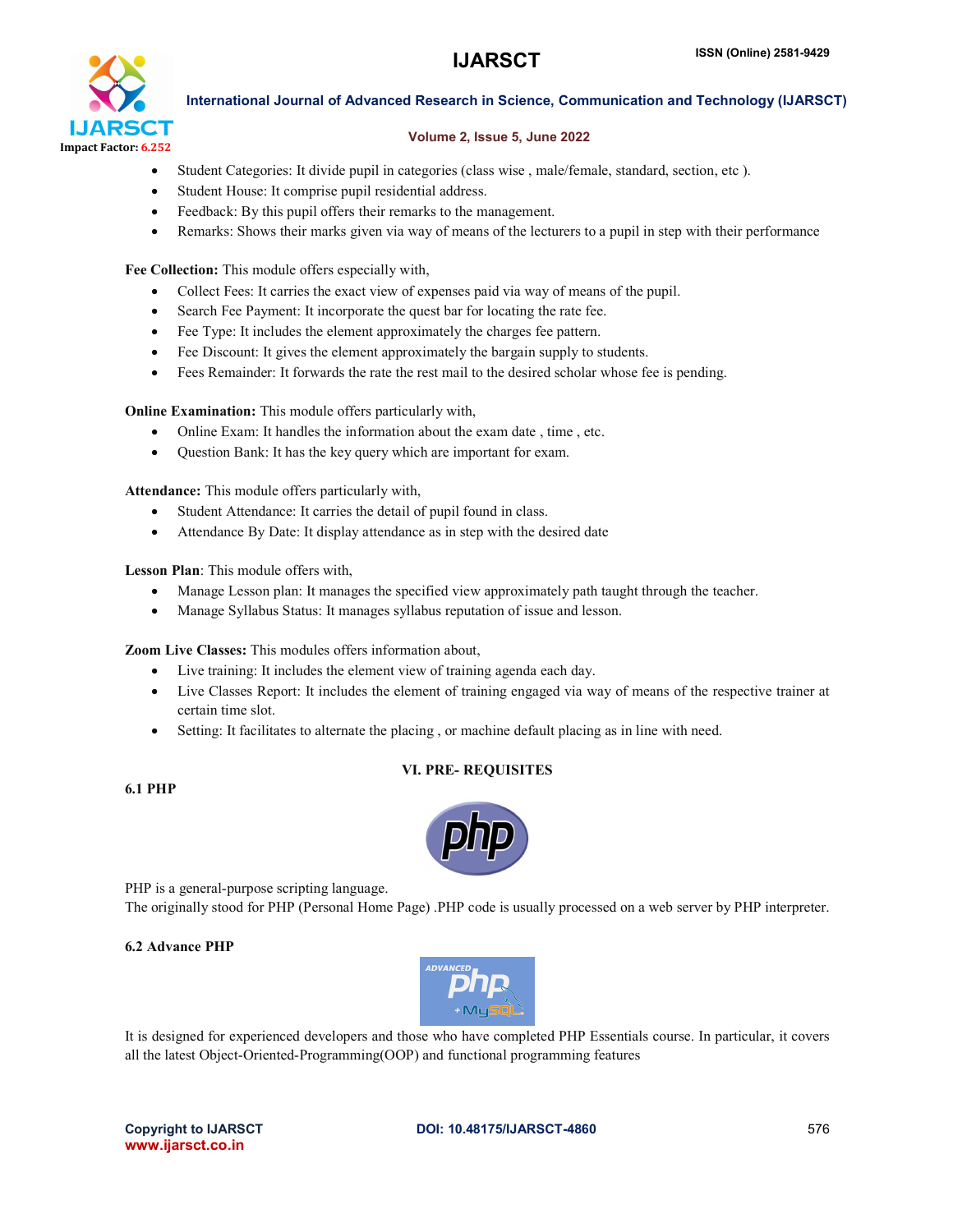

## Volume 2, Issue 5, June 2022





It is hypertext markup language, it is use for creating a HTTPS protocol pages. It is use to make web-pages, with help of various tags.

#### 6.4 CSS5



It is cast-cading style, as it is made to make a webpage more attractive, more functional, and fast interactive.

# 6.5 BOOTSTRAP



Bootstrap is maintained by a small team of developers on GitHub. We're actively looking to grow this team and would love to hear from you if you're excited about CSS at scale, writing and maintaining vanilla JavaScript plugins, and improving build tooling processes for frontend code.

| <b>CPS</b>           |   |
|----------------------|---|
| Admin Login          |   |
| superadmin@gmail.com | ≂ |
| *****                |   |
| Sign In              |   |

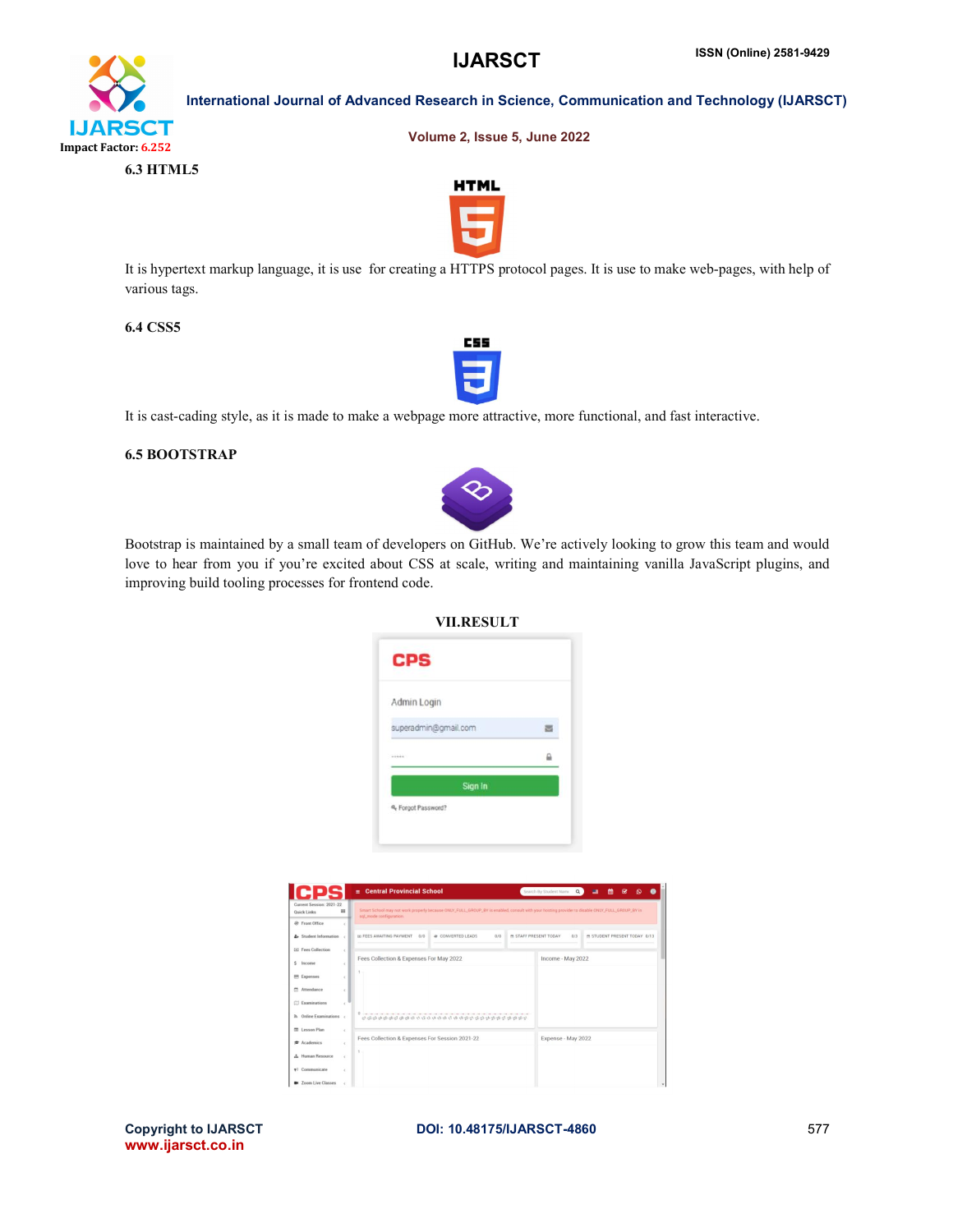

# Volume 2, Issue 5, June 2022



| Quick Links                                                    | Current Session: 2021-22<br>田 | Select Criteria      |                        |                           |               |                 |                   |            |                                                                           |                                      |  |
|----------------------------------------------------------------|-------------------------------|----------------------|------------------------|---------------------------|---------------|-----------------|-------------------|------------|---------------------------------------------------------------------------|--------------------------------------|--|
| @ Front Office                                                 |                               | Class -              |                        | Section                   |               |                 | Search By Keyword |            |                                                                           |                                      |  |
| <b>A</b> Student Information v                                 |                               | $\mathbf{Q}$         | $\omega$               | Select                    |               | $\checkmark$    |                   |            | Search By Student Name, Roll Number, Enroll Number, National Id. Local Id |                                      |  |
| > Student Details<br>» Student Admission<br>> Online Admission |                               | <b>III</b> List View | <b>ED Details View</b> |                           | Q Search      |                 |                   |            |                                                                           | Q Search                             |  |
| > Disabled Students<br>> Multi Class Student                   |                               | Search               |                        |                           |               |                 |                   |            | Ø1                                                                        | 团团分<br>R.                            |  |
| > Rulk Delete                                                  |                               | Admission No. 4      | Student Name -         | $Class -$                 | Father Name - | Date of Birth - | Gender -          | Category - | Mobile Number -                                                           | Action                               |  |
| » Student Categories                                           |                               | CPS9001              | Amay Deshpande         | $\mathcal{G}(\mathbb{A})$ | Girish        | 09/12/2011      | Male              | OPEN       |                                                                           | $\equiv$ $\neq$ 3                    |  |
| » Student House                                                |                               | CP59002              | Arvi Sinha             | $\mathcal{G}(A)$          | Ronak Sinha   | 10/12/2011      | Female            | onc        |                                                                           | $\equiv$ $\neq$ 5                    |  |
| » Disable Reason                                               |                               | CPS9003              | Anubhay Rahate         | 9(A)                      | Dilip Rahate  | 12/02/2010      | Male              | ORC        |                                                                           | $\equiv$ $\rightarrow$ $\rightarrow$ |  |
| <b>(ii) Fees Collection</b>                                    | $\epsilon$                    | CPS9004              | Aditi Kamble           | $Q(\Lambda)$              | Rayi Kamble   | 03/16/2011      | Female            | OBC        |                                                                           | $=$ $\lambda$ ?                      |  |
|                                                                |                               | CP59005              | <b>Bipin Koshal</b>    | 9(A)                      | Madhay        | 07/20/2011      | Male.             | OBC        |                                                                           | $\equiv$ $\neq$ $\equiv$             |  |
| š.                                                             | $\epsilon$                    | CPS9006              | Disha Hansikar         | 9(A)                      | Harish        | 07/14/2011      | Female            | OBC        |                                                                           | $\mathbb{R}$ $\mathbb{R}$            |  |
| Income                                                         |                               |                      |                        |                           |               |                 | Female            | OPEN       |                                                                           | $\equiv$ $\rightarrow$ 3             |  |
| E Expenses                                                     | $\epsilon$                    | CPS9007              | Esha Deo               | 9(A)                      | Yash          | 04/24/2011      |                   |            |                                                                           |                                      |  |

| Current Session: 2021-22<br>Ħ<br>Quick Links                | Add Subject          | Subject List        |                |                |             |  |
|-------------------------------------------------------------|----------------------|---------------------|----------------|----------------|-------------|--|
| @ Front Office<br>$\lambda$                                 | Subject Name -       | Search              |                |                | 400000      |  |
| & Student Information<br>(ii) Fees Collection<br>$\epsilon$ |                      | Subject -           | Subject Code - | Subject Type - | Action      |  |
|                                                             | ○ Theory ○ Practical | English             | 1001           | Theory         | $\lambda$ x |  |
|                                                             | Subject Code         | Hindi               | 1002           | Theory         | $\lambda$ x |  |
| \$ Income<br>×                                              |                      | Science             | 1003           | Theory         | $\prime x$  |  |
| E Expenses<br>$\epsilon$                                    |                      | Maths               | 1004           | Theory         | $\lambda$ x |  |
|                                                             |                      | History<br>Save     | 1005           | Theory         | $\lambda$ x |  |
| <b>Ch</b> Attendance<br>$\epsilon$                          |                      | Geography           | 1006           | Theory         | $\prime x$  |  |
| <b>CO</b> Examinations<br>$\epsilon$                        |                      | Marathi             | 1007           | Theory         | $\prime x$  |  |
|                                                             |                      | Drawing             | 1008           | Theory         | $\prime x$  |  |
| 50 Online Examinations c                                    |                      | Records 1 to 8 of 8 |                |                | (1)         |  |
| <b>ED</b> Lesson Plan<br>$\epsilon$                         |                      |                     |                |                |             |  |
| <b>章 Academics</b><br>÷.                                    |                      |                     |                |                |             |  |
| » Class Timetable                                           |                      |                     |                |                |             |  |